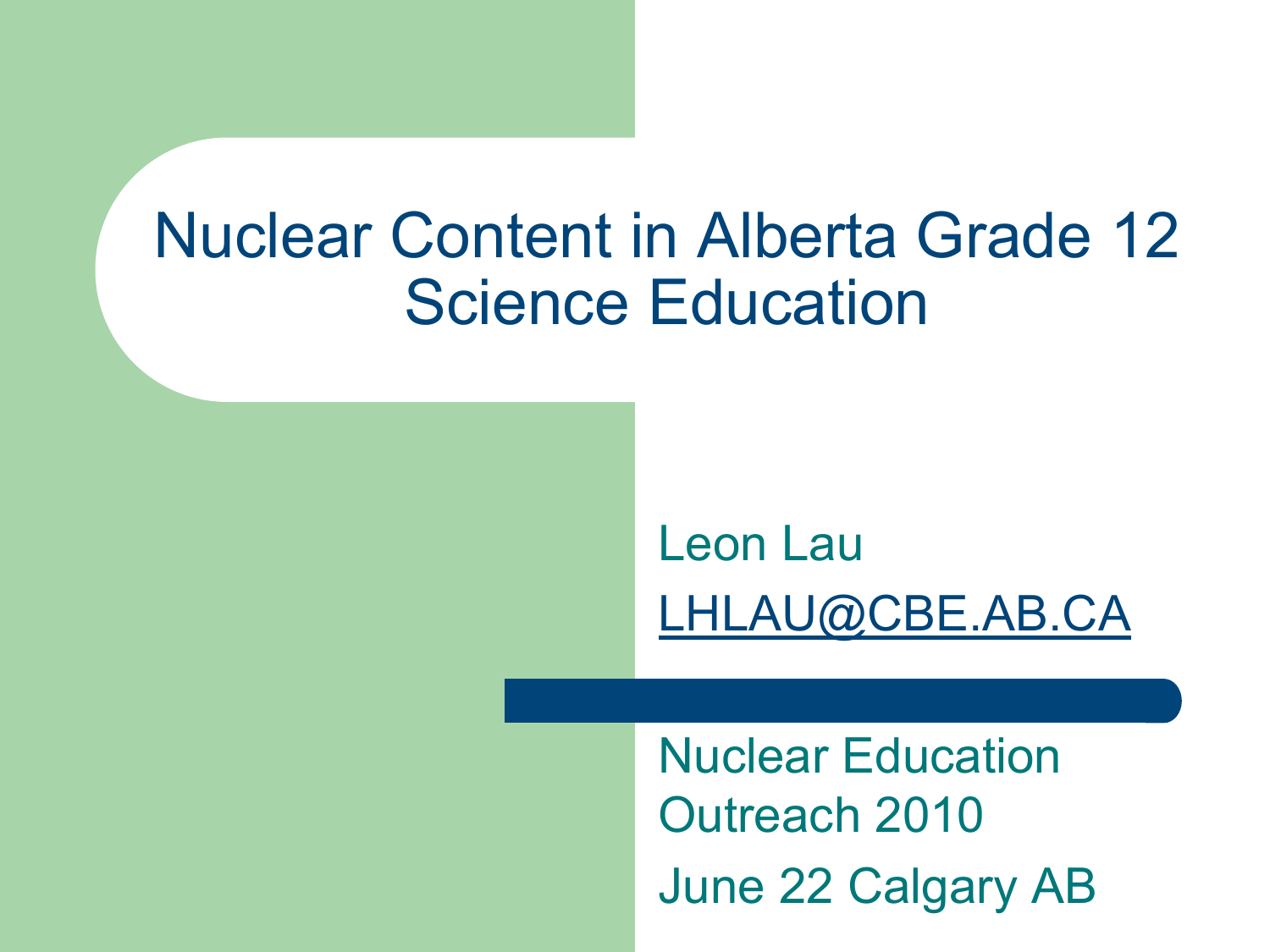#### **Agenda**

- Science Education streams in Alberta high schools
- Abilities and background of students
- Nuclear content in Science 30 and Physics 30
- Environmental Sustainability (Science 30)
- Community Involvement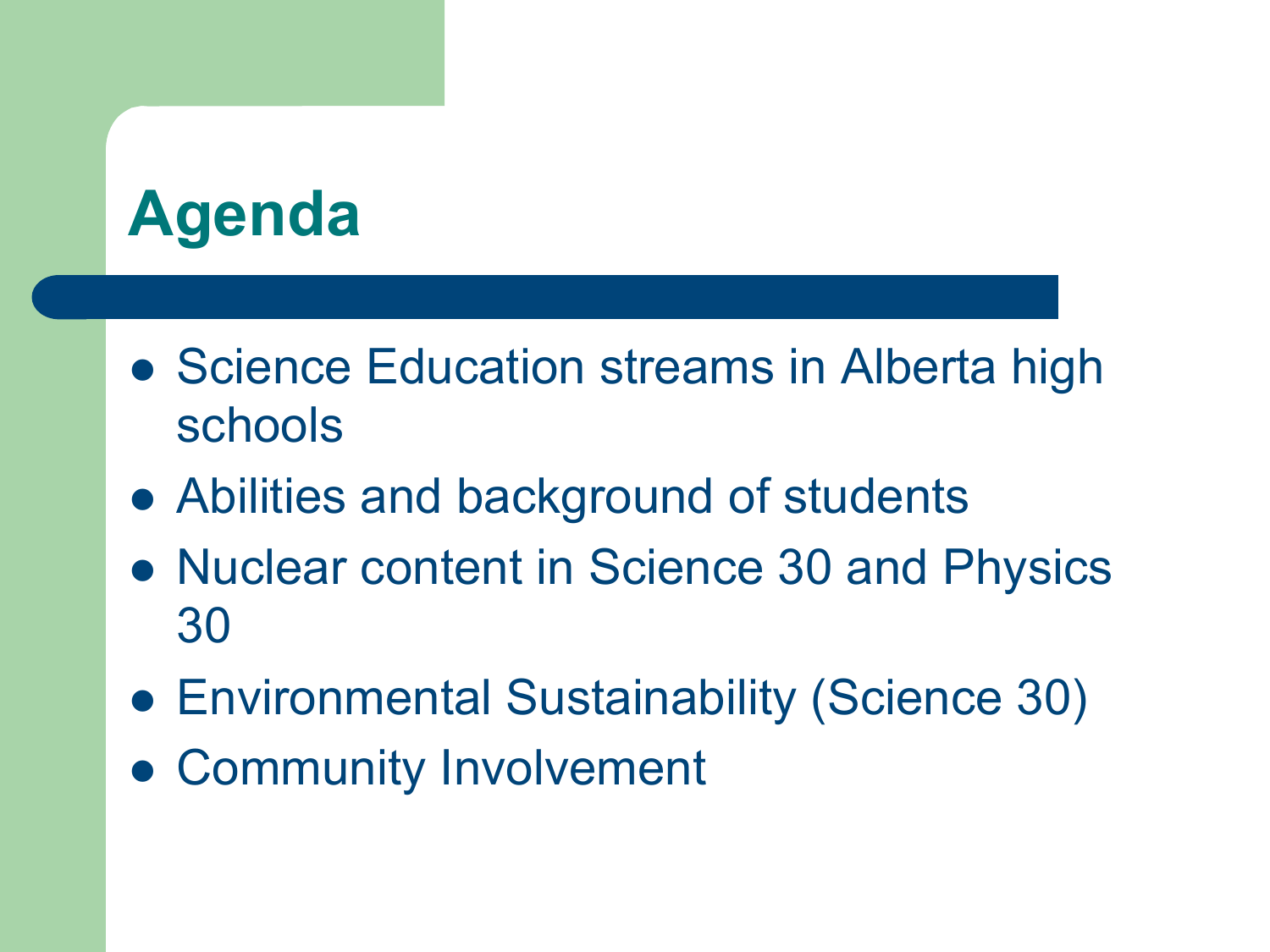## **Science Streams**

- Grade 10: two streams
- Grade 11 and 12: three streams

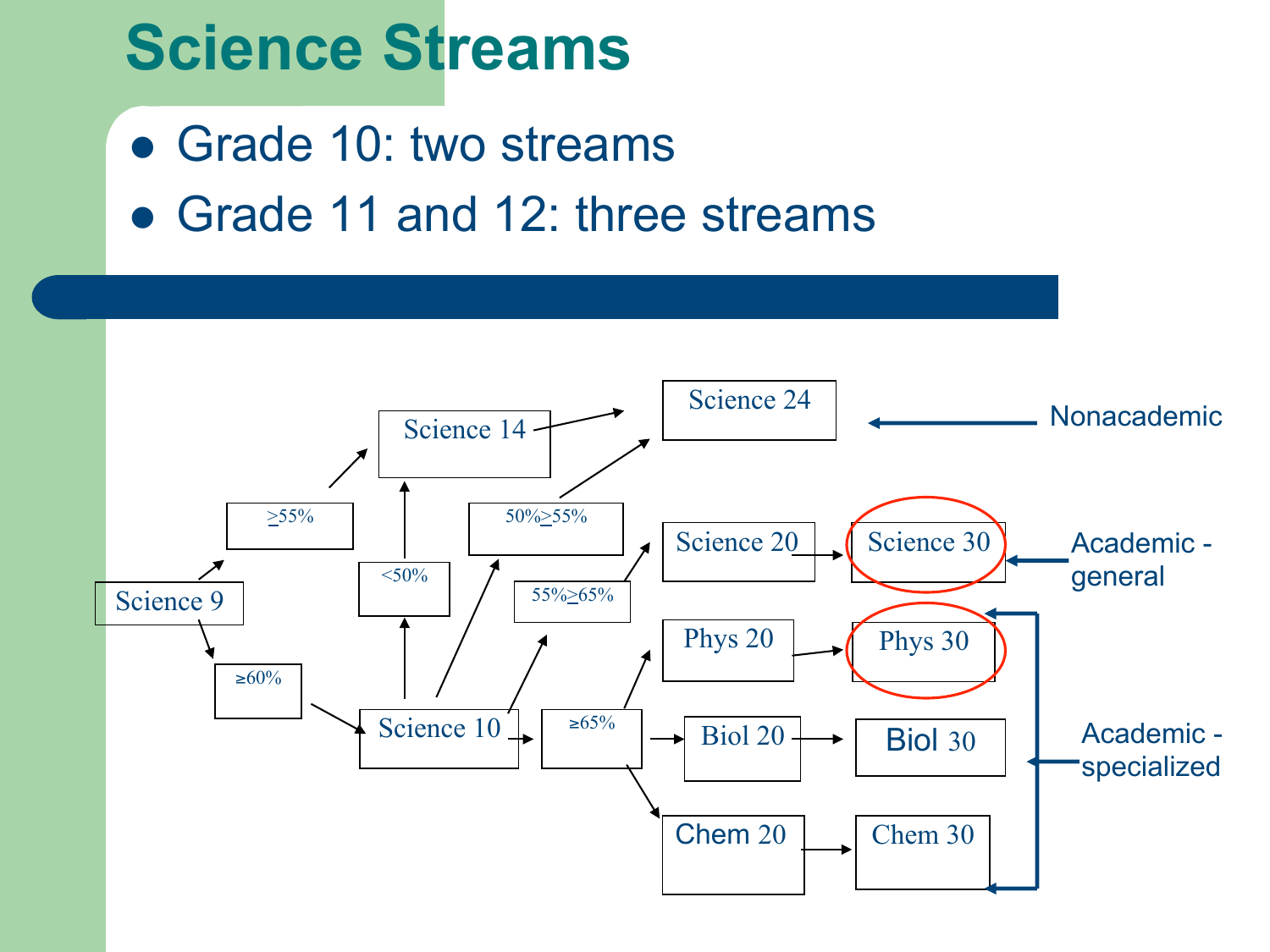# **Students**' **background**

- Science 30
	- Headed for non-science post-secondary studies
	- If enrolled in other science courses, usually Biology 30
	- Weak to moderate math & abstract skills
	- Very low enrolment (45 of 500 students)
- Physics 30
	- Headed for math/science post-secondary studies
	- Usually take other (or all) academic specialized courses
	- Moderate to strong math & abstract skills
	- Low enrolment (150 of 500 students)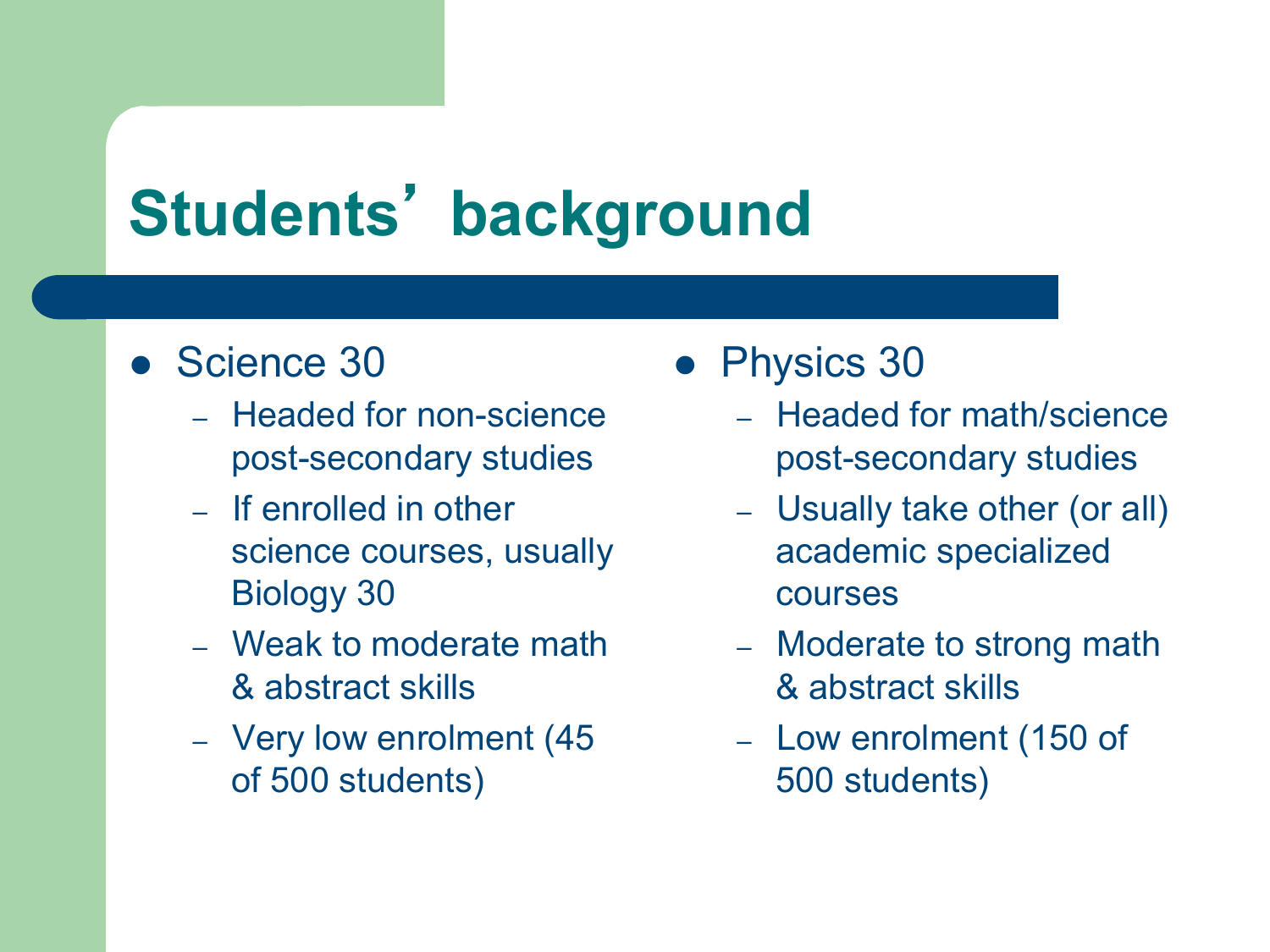## **Course description**

- Science 30
	- Chemistry, Biology, physics (Fields, Circuits, EMR) and Energy (Renewable and nonrenewable)
	- General, brief coverage
	- Many links to everyday applications
- Physics 30
	- Momentum, Fields, EMR, Atomic Physics
	- History of theories, key experiments, development of formulas
	- Little links to everyday application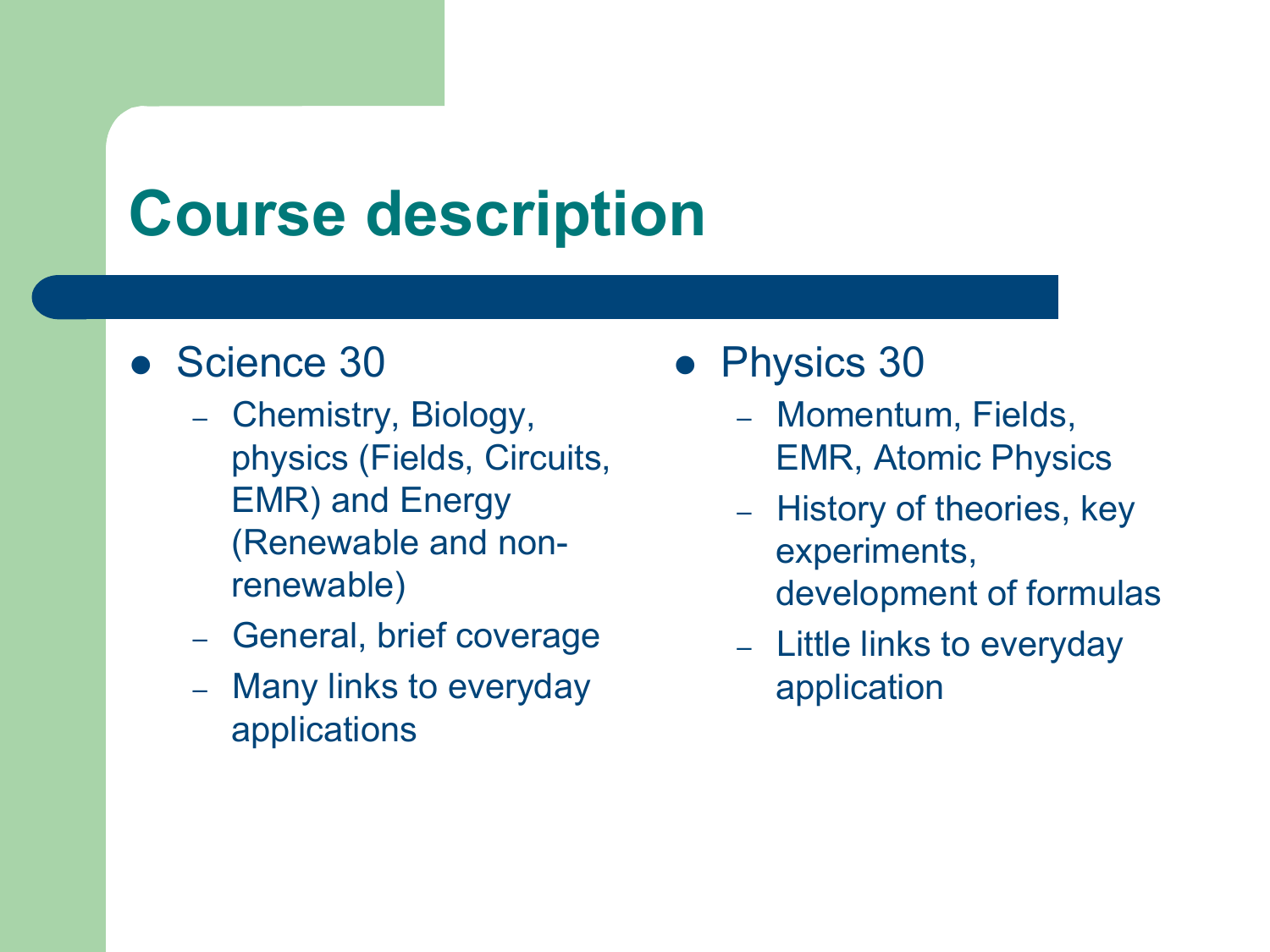## **Science 30 Nuclear Content**

- Emission and absorption spectra (in analyzing gases in stars)
- Alpha, beta, and gamma decay
	- Balanced nuclear equations
	- Fission and fusion
	- Chain rxn, CANDU, moderator
	- $E = mc<sup>2</sup>$  (no formula rearrangement)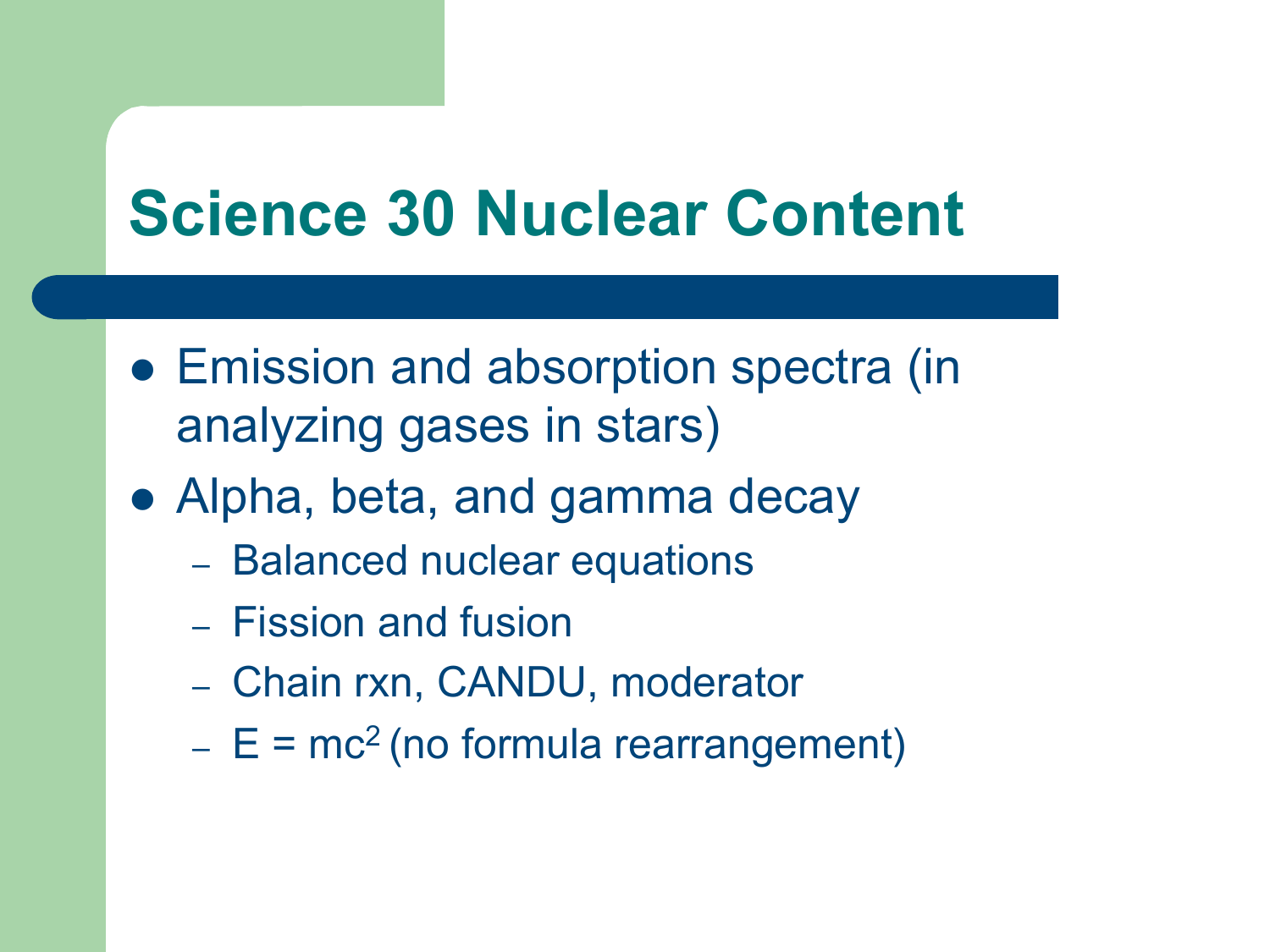## **Science 30 Nuclear Content**

- Nuclear energy as sustainable energy
	- Ecological, Economical, and societal impact of all energy sources
	- Nuclear waste management
	- "Dreams" of cold fusion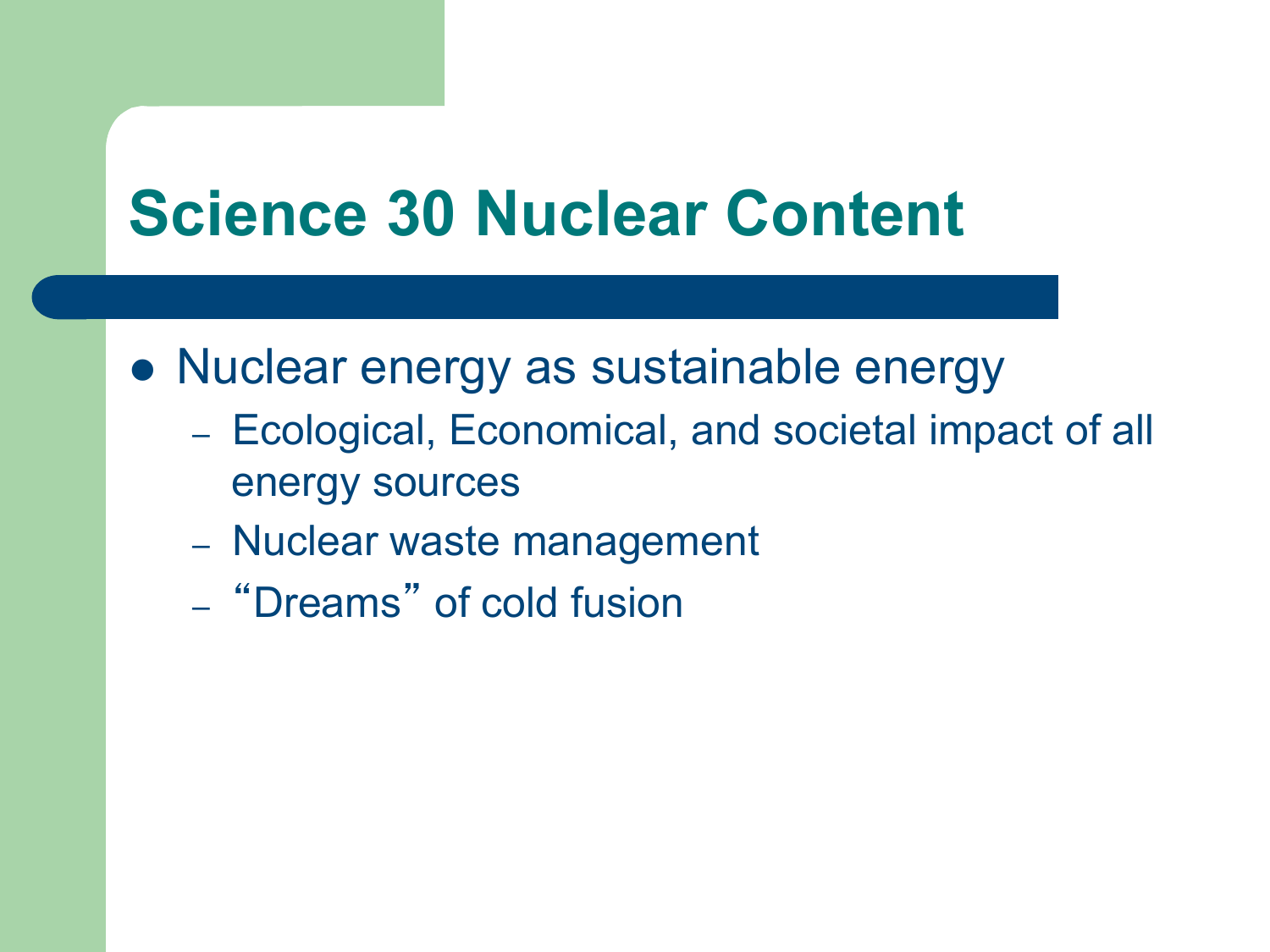## **Physics 30 nuclear content**

- History of the atomic theory, models and corresponding experiments
- Emission and absorption spectrum
- $\bullet$  Binding energy, mass defect,  $E = mc^2$ ,
- Alpha, beta, and gamma decay
	- Includes formula rearrangement!
	- Discussion on neutrino, strong and weak nuclear forces,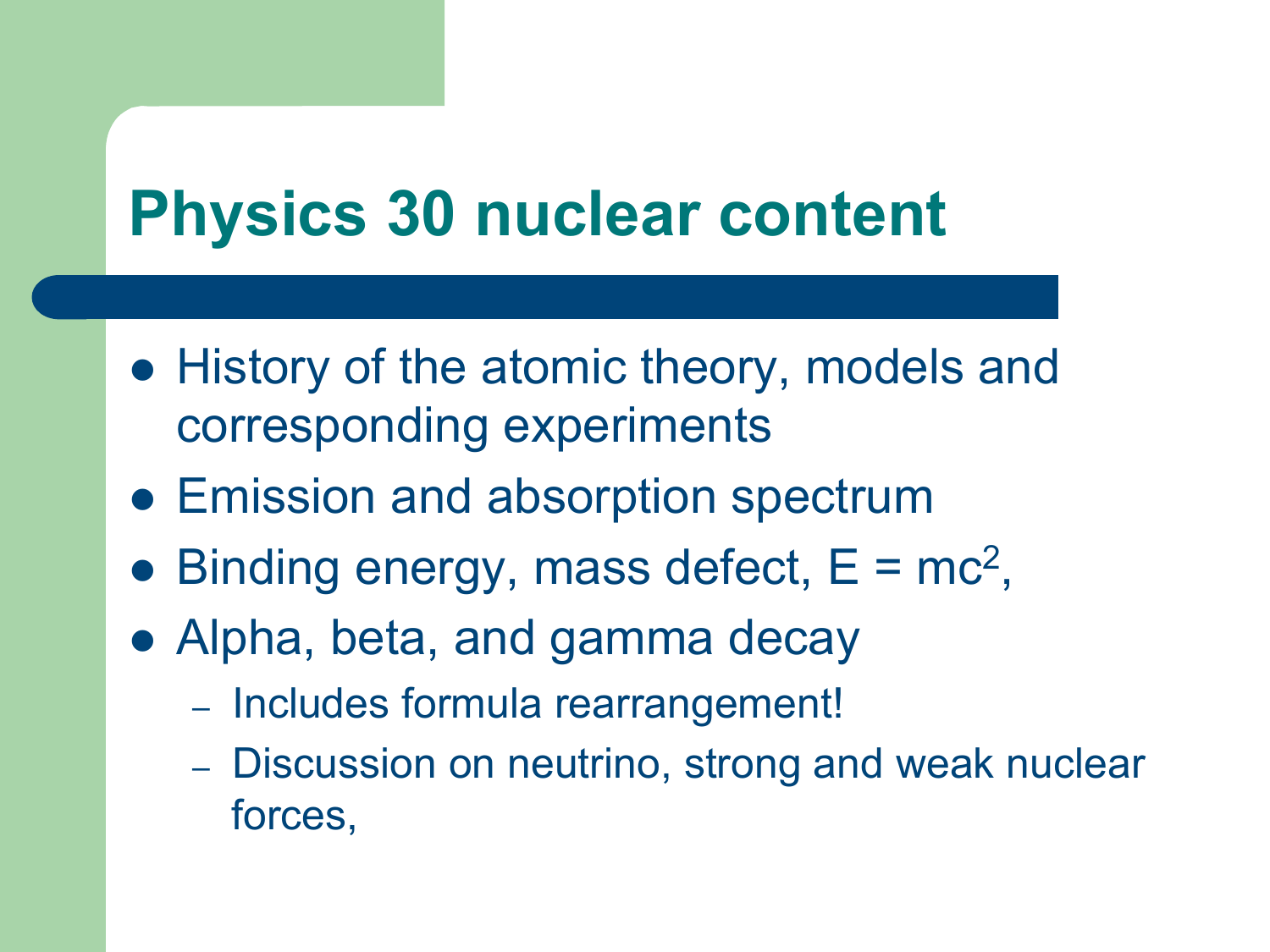## **Physics 30 nuclear content**

- Radioactive hazards and measurements
- Decay series, rates, and application
	- E.g. irradiation, industrial measurements
- Fission and Fusion
- Nuclear research
	- Synchrotrons, Standard Model